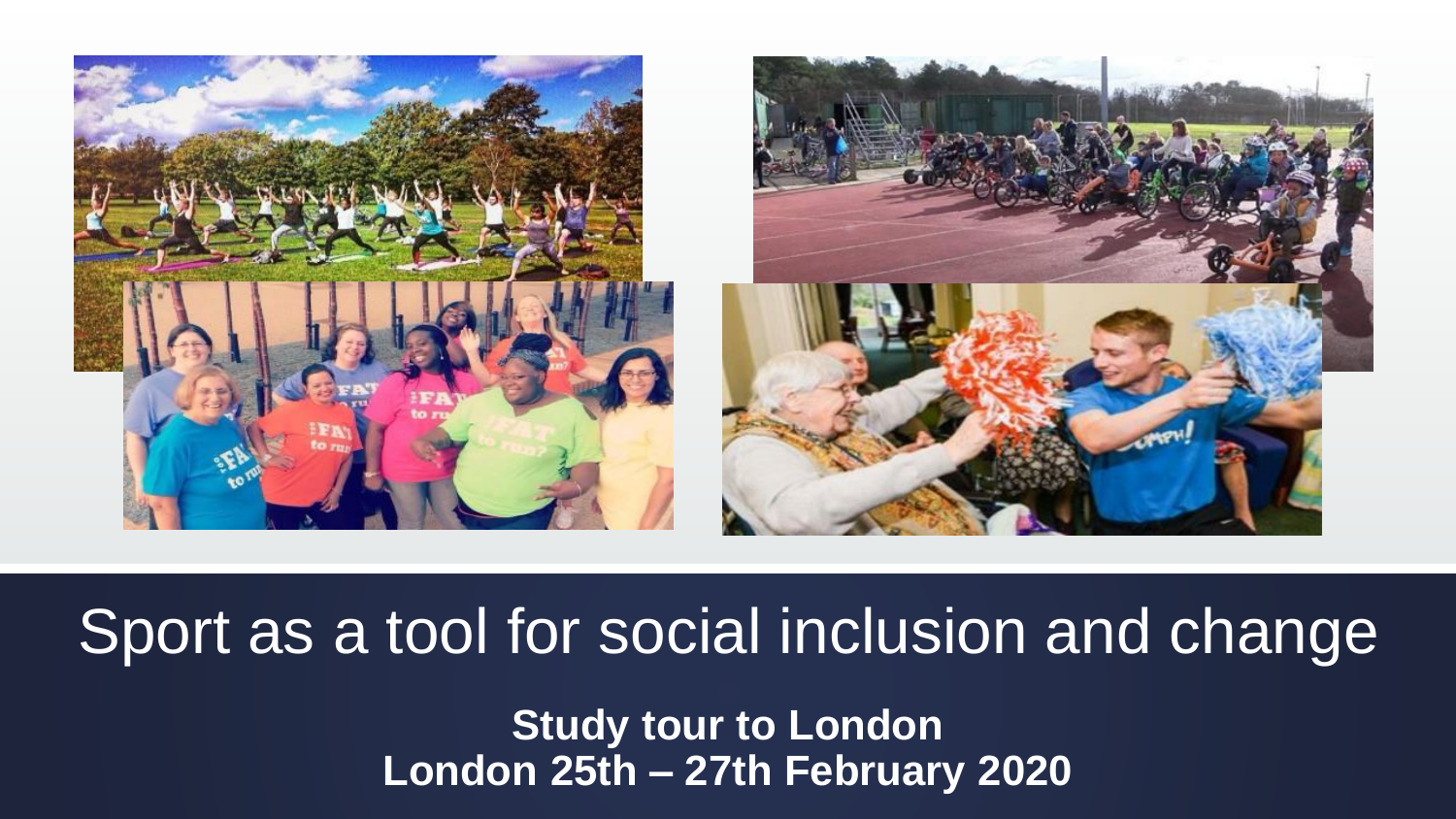

London - at the forefront of sport as a tool for social inclusion and change

**Your opportunity to learn from some of the best providers, funders and partners within sport for change**

**Visits to and presentations from** 

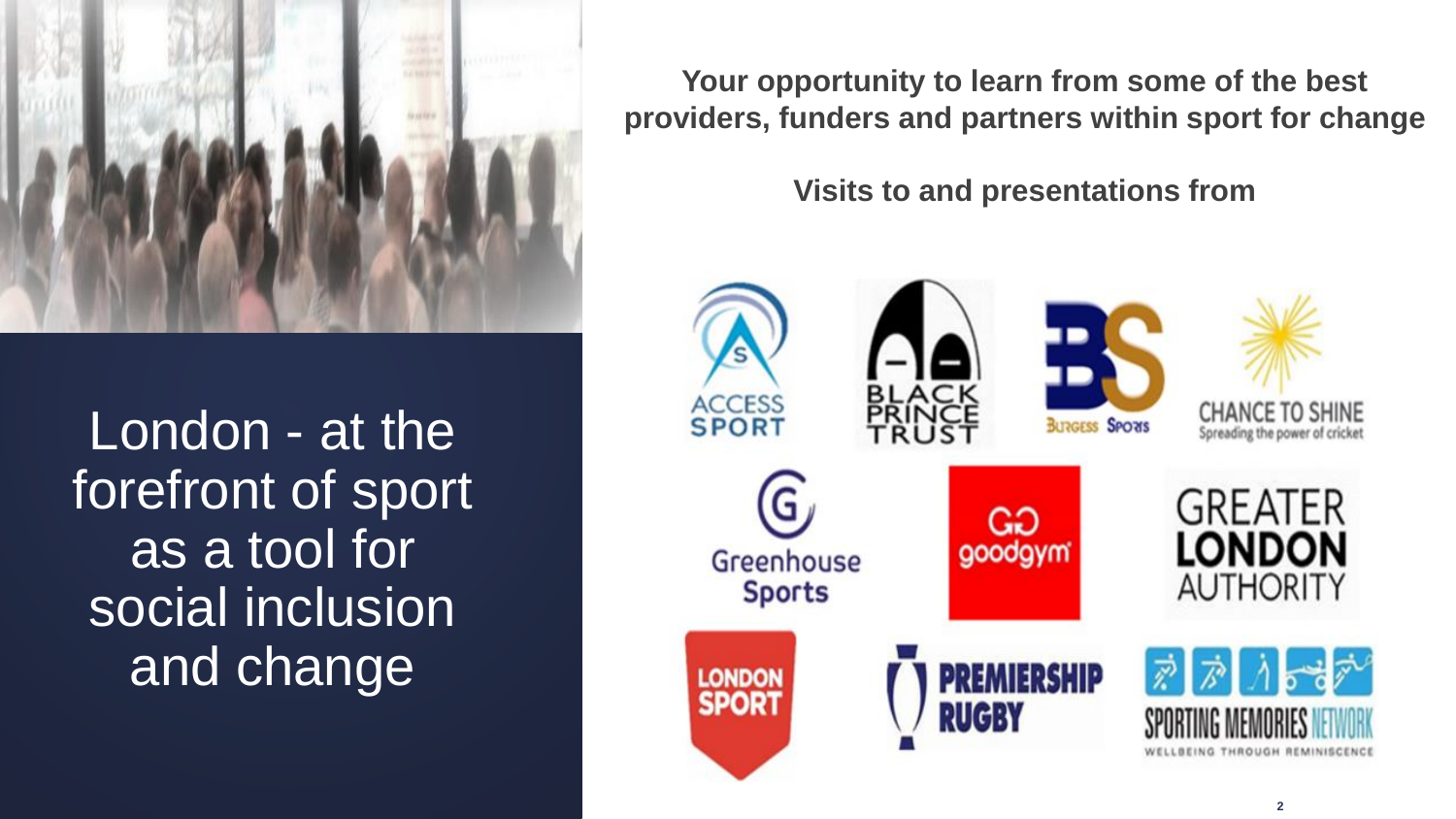### **Study tour to London 25th – 27th February 2020**

#### **London - at the forefront of sport as a tool for social inclusion and change**

London with its huge and diverse population is at the forefront of a movement towards using sport as a tool to promote social inclusion and welfare objectives. The coordinating body London Sport as well as a large number of sport for change providers in all shapes and sizes are very innovative and enterprising in their approach and less constrained by policies and strategies than traditional sports providers.

At the same time, local authorities such as the Greater London Authority as well as London Sport are really keen and proactive reaching out to and supporting a large variety of stakeholders and initiatives with the ability to contribute to making London the most active city in the world

Sport's wider role in society is taking on a bigger role in many Western countries. We are currently experiencing traditional sports bodies and clubs attempting to change from the 'sport for sport's sake' role they have a been applying so far into a wider approach to supporting sport.

We are also experiencing the emergence and growth of a large variety of providers of community sport and physical activity from outside the traditional sports environments. Often, these providers focus on using sport as a tool to improve educational attainment, develop community cohesion, promote social integration and improve health and wellbeing. Their focus is clearly on participation and engagement and not just on winning on the pitch. Often these social enterprises are run by people from within the local community, who have people's trust and 'look like them'.

Sports Marketing Network (smnuk.com) and Idrættens Konsulenthus (idkon.dk) have joined forces to invite sports organisations, local authorities, researchers, and social enterprises from across Europe on this study tour digging deep into the strategies and programmes of some of the most innovative social enterprises in the vibrant sports environment of London. Join us for three days of inspiration, discussion and exchange of good ideas of how to use sport as a tool to promote social inclusion and health and well-being.

#### **Format**

Participants will arrange their own travel to and from London.

The participants will meet at the HQ hotel at noon on the 25<sup>th</sup> February and over the next 2 ½ days, they will visit funders, policy-makers, providers and social entrepreneurs who support, funds and/or delivers sport for change and social good in many innovative and enterprising ways.

For further information contact Svend Elkjaer on [svend@smnuk.com](mailto:svend@smnuk.com) or call him on +44 (0)1423 326 660 Contact Henrik Brandt on [henrik.brandt@idkon.dk](mailto:henrik.brandt@idkon.dk) Or call on +45 29 21 09 72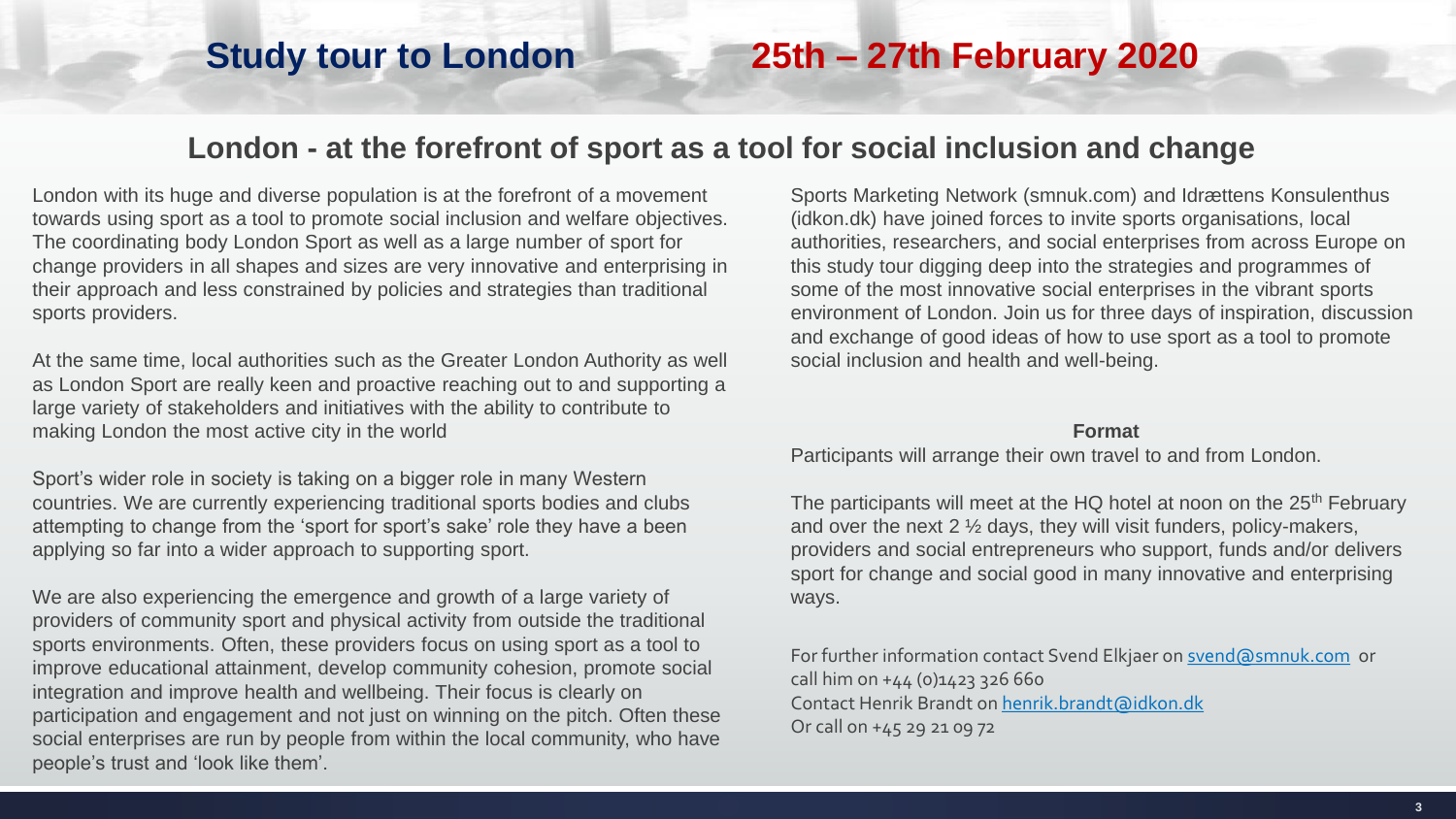### **Programme London Tuesday 25th February**

**At the HQ Hotel around 11.30 am we will serve welcome sandwiches, cakes and drinks before we walk a few minutes to House of Sport where London Sport are based.**

**13.00 Welcome and Introduction to the study tour and the sport for change and social good landscape in** London by Idrættens Konsulenthus (www.idkon.dk ) and Sport Marketing Network (www.smnuk.com ).

**Location: House of Sport, 90 Great Dover Street London SE1 4YB 14.30 Greater London Authority - harnessing the power of sport to bring people from different backgrounds together** [\(www.london.gov.uk/what-we-do/sports/sport-unites\)](http://www.london.gov.uk/what-we-do/sports/sport-unites)

**Location: House of Sport, 90 Great Dover Street, London, SE1 4YB**

.

The Greater London Authority's (GLA) Sport Unites programme is funding projects that are using sport to divert young people severely at risk of youth violence away from crime and provide meaningful education, training, and employment opportunities. strengthening our communities whilst improving the physical and mental health of all Londoners.

The Young Londoners Fund – Impact Partnerships and Steering Group programme includes a Sport and Serious Youth Violence Steering Group which seeks to identify issues, propose solutions, and influence policy-makers in the field. The group consists of 30 community organisations that Sport Unites are currently funding and 20 young people from these organisations. This is a strong example of co-creation in resolving current and sensitive issues.

Sport Unites are also working with Laureus Sport For Good in their Model City programme. They are working on 'placebased' projects in three London boroughs. These projects work intensively with communities using sport and community organising and asset-based community development techniques to address issues that communities themselves recognise as being of concern in their local area. Again, co-creation and democratic design are key here.

The GLA also fund grassroots organisations that use sport to reduce social isolation and improve community cohesion and social mixing. This is a more straightforward strand of work, but a good demonstration of the ways in which sport is used to deliver more complex social outcomes beyond participation and increasing activity levels.





*GLA's Young Londoners Fund - helping children and young people to fulfil their potential, particularly those at risk of getting caught up in crime*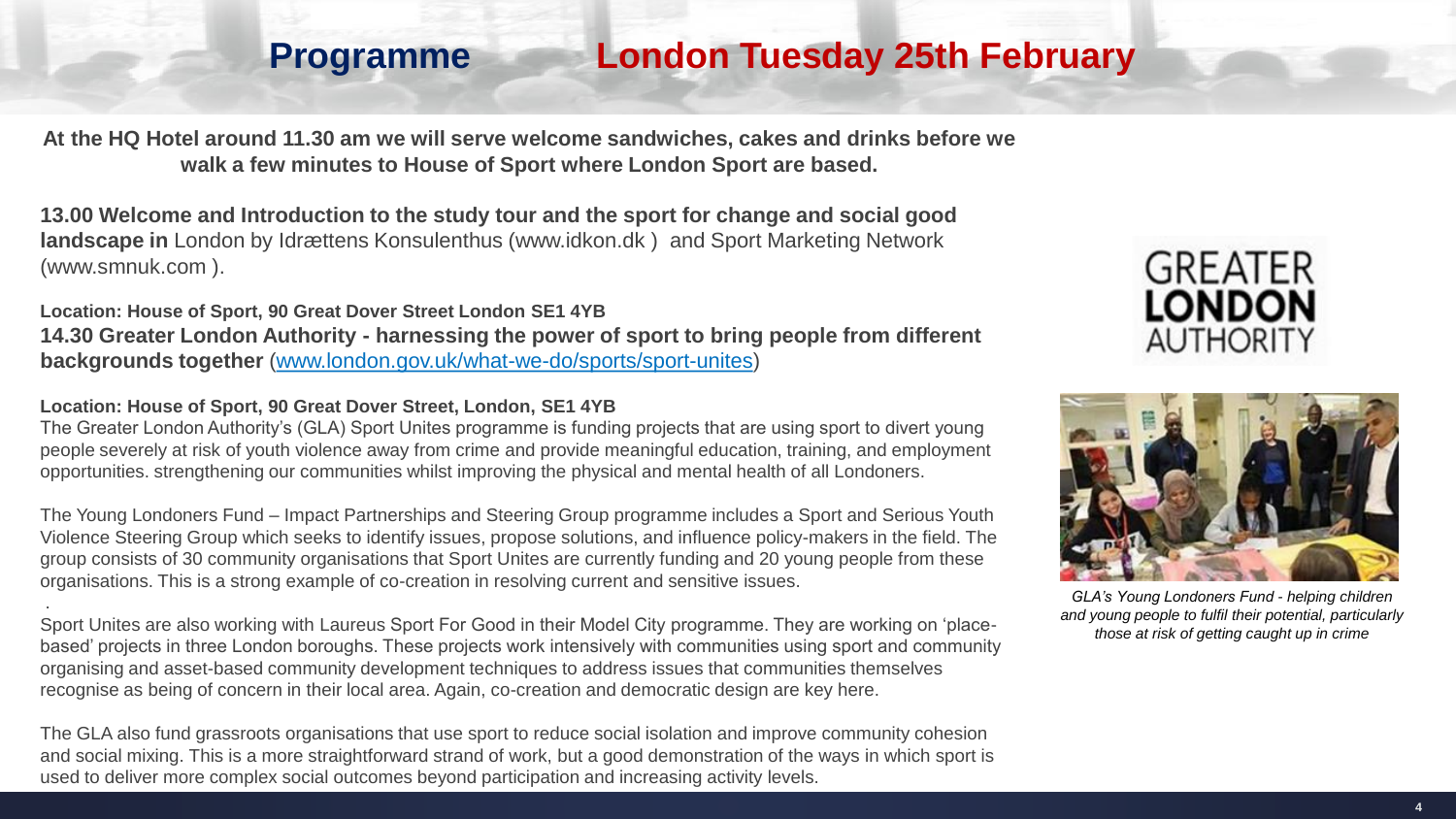### **Programme London Tuesday 25th February**

#### **16.00 London Sport – working with London's diverse communities** ([https://londonsport.org\)](https://londonsport.org/)

#### **Location: House of Sport, 90 Great Dover Street London SE1 4YB**

Established in 2014, London Sport is a strategic body aiming to make London the most physically active city in the world. Supported by the Mayor of London, Sport England and the 33 local authorities in London, the agency's work focuses on enabling more Londoners of all backgrounds to live and enjoy the benefits of active lives.

As well as the widely-understood health benefits of physical activity, London Sport also works to enable its wider social and societal impacts to be felt by Londoners in all parts of the capital. From projects that work through walking groups to support older adults to remain active to initiatives designed to support London's growing social prescribing workforce, the organisation is committed to making physical activity and sport a key component of pan-London efforts to enhance the wellbeing of its residents.

*To learn more about the work of London Sport watch here:* [https://www.youtube.com/watch?v=AiDPm\\_ei3uM](https://www.youtube.com/watch?v=AiDPm_ei3uM) <https://www.connectsport.co.uk/news/satellite-club-leyton-girls-becoming-confident-citizens>

Sandwiches will be served at the meeting.

#### **18.00 Championship Football. Departure via Underground to White City Underground Station**

Short walk to Loftus Park Road Stadium to watch Queens Park Rangers vs Derby City (kick off 19.45) Entrance tickets not included in tour price – normal ticket price does not exceed £30.00. Please indicate on your registration form for the study tour if you want a ticket

#### **22.00 Dinner (near QPR football ground)**





*London Sport – working to develop an active, inclusive capital*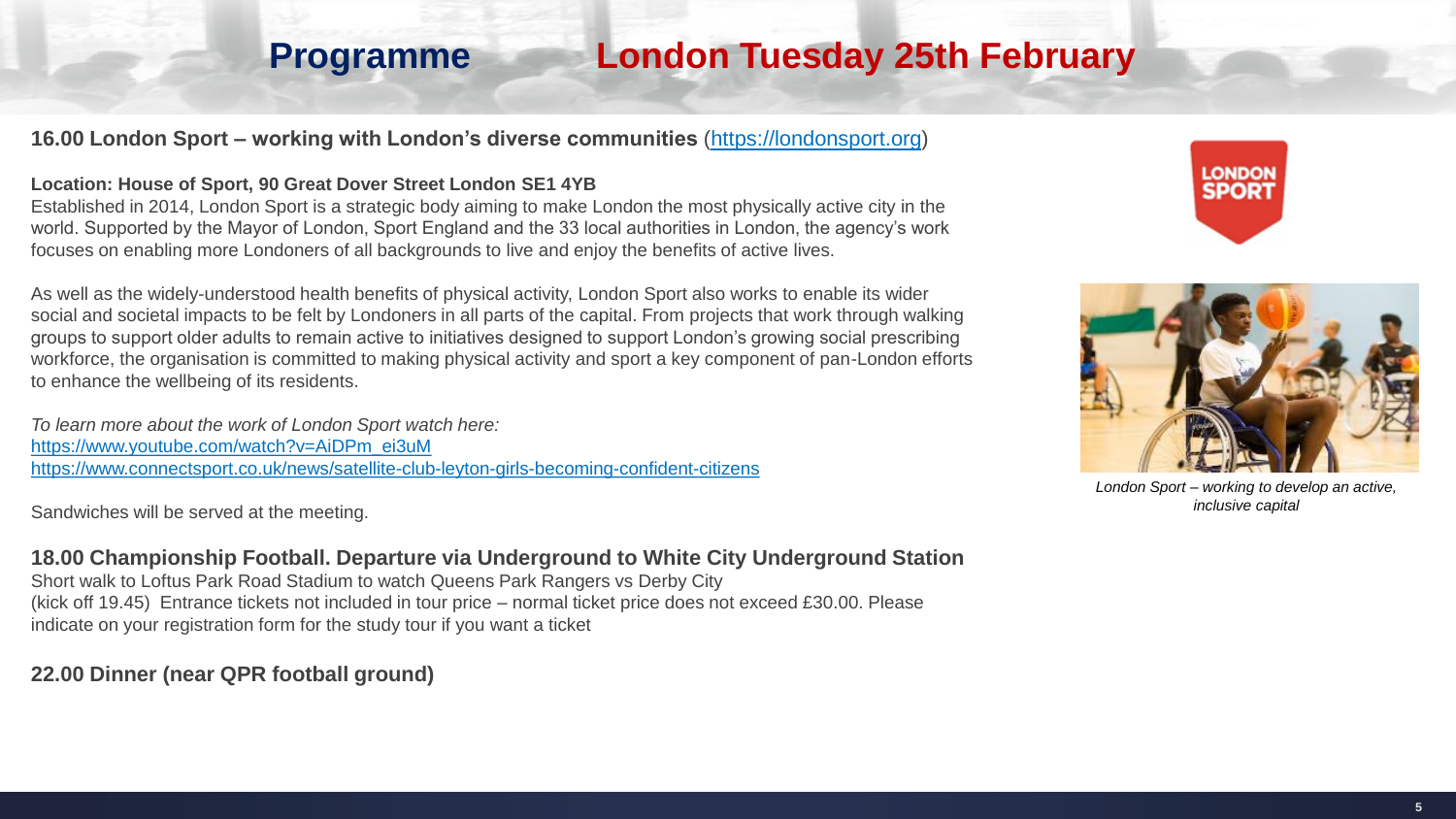### **Programme London Wednesday 26th February**

#### **8.30 Coach journey to The Oval Cricket Ground (Kia Oval)**

*Location: The historical Oval Cricket Ground in Kennington, South London has been used for cricket matches since 1845 and hosts 25.500 spectators. It also hosted the first international matches and the first FA Cup Final in football.*

#### **9.00 Chance to Shine – aiming to give all children the opportunity to play, learn and develop through cricket (**[www.chancetoshine.org](http://www.chancetoshine.org/))

Chance to Shine believes that cricket helps children build reliance, teamwork and respect. In 2018, 533,217 children experienced cricket coaching and competitions through Chance to Shine in 4,816 state schools – that's one in every five primary, one in every three secondary and one in every five special schools in England and Wales. 84% of the school kids said that they had fun when playing cricket. The charity also runs Chance to Shine Street which is a counter for a lack of accessible clubs and green spaces in inner-city areas and aims to make cricket accessible to young people throughout the country. Street cricket offers a different way into the sport, with 87% of players not being part of a traditional cricket club when they joined the sessions.The programme is also developing leaders. 34% of coaches that lead established Chance to Shine Street projects were previously participants or volunteers. Having coaches that come from similar backgrounds is incredibly inspiring for the young cricketers and 85% of participants said "I look up to my coach", whilst 91% said, "My coach inspires to do my best".

#### **11.00 Black Prince Community Trust - working in partnership to deliver sessions and programmes for the community (**[http://blackprincetrust.org.uk](http://blackprincetrust.org.uk/))

The Black Prince Community Trust is a not-for-profit charity whose primary purpose is to manage and develop the Black Prince Community Hub Lambeth, South London. It stands as an inter-generational community hub that hosts sports sessions, mentoring and employment schemes for hundreds of local people. They host commercial partners, such as PowerLeague football which sit alongside bespoke community charity organisations such as Fight4Change, Street Games, Centrepoint, School of Hard Knocks, Vi-ability – Change Foundation, as well as the Ethelred Tenant Management Organisation, who provide a direct link to the local community. They focus on six key points: *Social inclusion, Youth intervention, Health and wellbeing, Mental health, Employability and Female engagement.*





*Chance to Shine Street Cricket – bringing cricket to the most deprived areas*





*Black Prince Community Trust – bringing the community together through sport*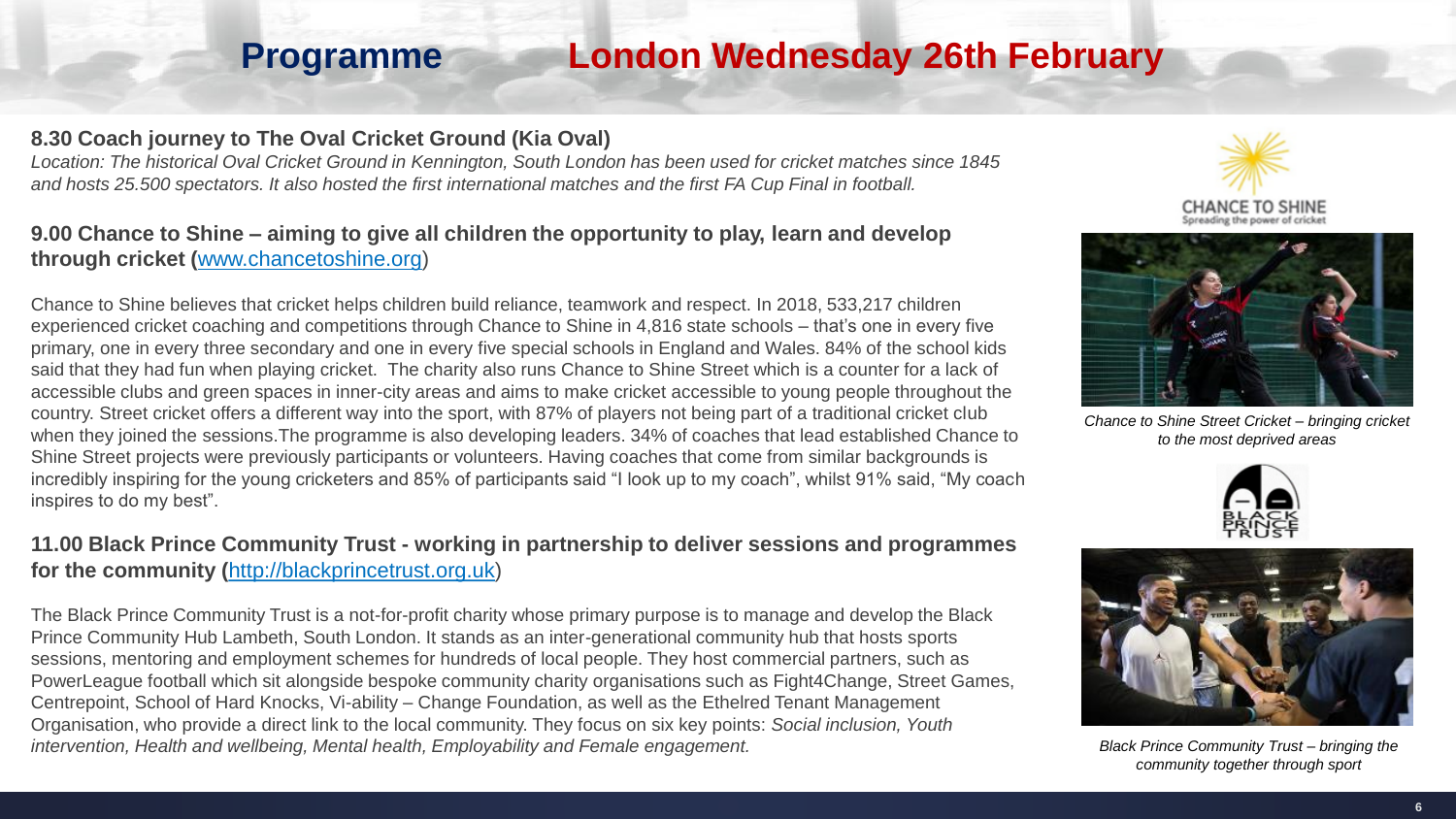### **Programme London Wednesday 26th February**

#### **13.00 Lunch at Burgess Sport**

*Location: Theatre Deli, Wells Way, Burgess Park, Southwark*

### **14.00 Burgess Sport – changing people's lives through sport around Burgess Park,**

([www.burgesssports.org\)](http://www.burgesssports.org/)

The mission at Burgess Sport is to provide everyone living around Burgess Park located in a very diverse part of London with a unique opportunity to develop leadership, organisational and physical management skills in a fun and safe supportive learning environment in which participants can build a sense of community. The vision is to provide high quality sports and recreational activities for the local community at an affordable cost so that we can get more of our residents more active more often to improve their quality of life in terms of mental, physical and emotional development, as well as having a positive impact on the social and community development of the area.

#### **15.00 Access Sport - helping children to access sport (**[www.accesssport.org.uk\)](http://www.accesssport.org.uk/)

Access Sport is a charity meeting the urgent need to improve children and young people's health and wellbeing, working solely with young people in deprived communities and with a strong emphasis on young disabled people. Access believe that sport can be an incredibly powerful way to transform the lives not only of deprived young people but also their families and surrounding communities. And yet, despite this, the most deprived communities are very often those most lacking in accessible sporting facilities. Every child should have access to the developmental and health benefits of sport and every community should have a thriving, inclusive and sustainable offer.

Access Sport develop community sports clubs, equipping local people to provide transformational development opportunities for children and young people, irrespective of their background or ability. They build, equip and up-skill local sports clubs and turn them into thriving local facilities, connected into other local partners such as schools, disabled people's organisations and other local charities – all working together to deliver real change and opportunity for local young people. They train and support volunteer sports coaches and club leaders in a range of vital skills such as establishing new sessions to attract more deprived and disabled young people, building personal development pathways for participants towards education or employment and building the financial sustainability of the club so it can grow and serve more local young people for years to come.





*Burgess Sport – changing people's lives through sport around Burgess Park* 





*Access Sport – helping children to access sport*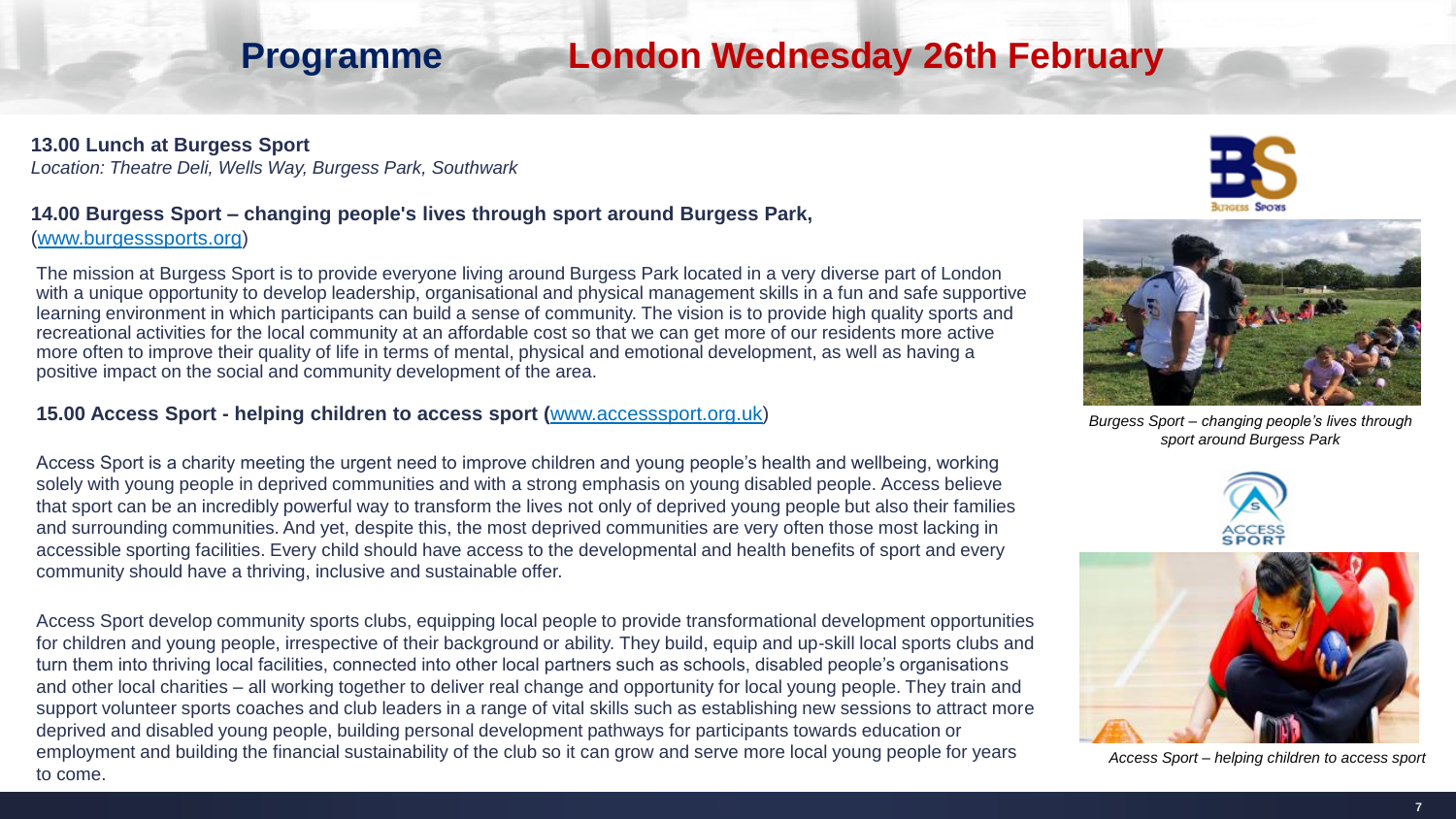### **Programme London Wednesday 26th February**

#### **18.30 GoodGym – doing good while you are getting fit** (www.goodgym.org)

*Location: Meet up with GoodGym runners in Southwark (near the HQ Hotel)*

Good Gym are a community of runners that combine getting fit with doing good. They stop off on their runs to do physical tasks for community organisations and to support isolated older people with social visits and one-off tasks they can't do on their own. It's a great way to get fit, meet new people and do some good. As long as you're up for getting sweaty, everyone's welcome.

Their work has *three* strands:

To help out older people with one-off practical tasks that they are no longer able to do on their own. Missions give us a reason to run different routes and make a big impact on someone's life too.

To run regularly to see an isolated older person .Over a million older people in the UK are always or often lonely, some go for months without seeing friends or family. Visiting an older person as part of your weekly run can make a huge difference in their life

To run in a group to work on community projects

Every week the runners work out by helping local community projects and run back all within 90 minutes, that includes run to plant trees for the local park or run to shift earth for a community gardening project.

You can either run with some of the GoodGym runners or walk and observe their great work

**20.30 Dinner**  *Location to be confirmed*





*GoodGym – doing good while you are getting fit*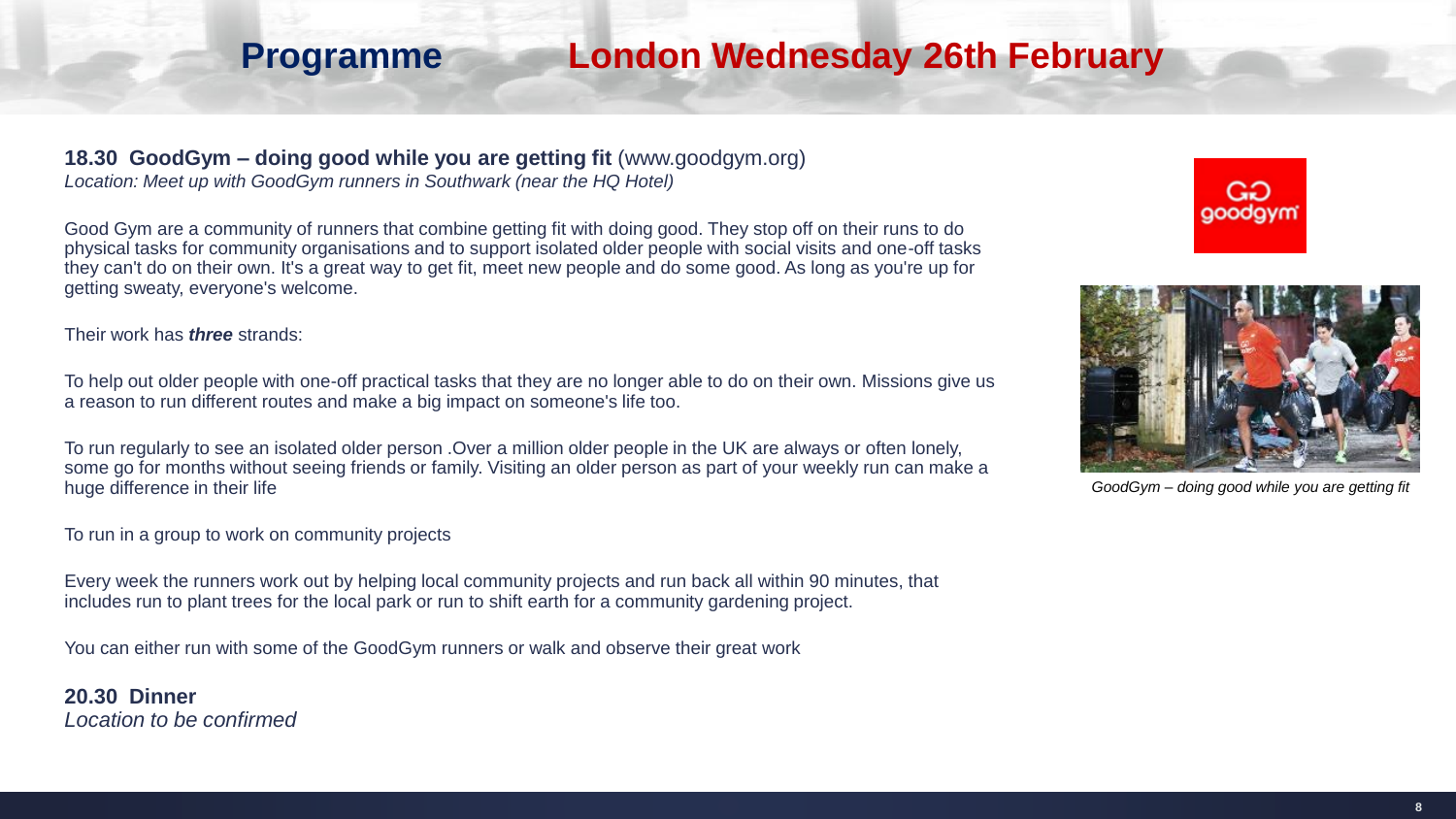### **Programme London Thursday 27th February**

#### **8.15 Departure from HQ hotel**

**9.00 Greenhouse Sports – changing young lives through sport (**www.greenhousesports.org) **Location: Greenhouse Sports, 88 Bell Street, NW1 5NS**

.

Greenhouse Sports is a London-based charity that uses sport to engage young people and improve their life chances. We partner with schools, placing full-time coaches into the school environment to deliver programmes before, during and after school programmes that empower and inspire young people growing up in disadvantage. Greenhouse Sport aims to:

- Inspire young people to fulfil their true potential
- Develop the Social, Thinking, Emotional and Physical (STEP) skills they will need to thrive in later life
- Break down the barriers that are often associated with growing up in disadvantaged or vulnerable communities

They have evolved into an outstanding, innovative and dynamic organisation recognised for its ever-increasing impact, engaging with almost 8000 young people each year.

**11.30 Premiership Rugby - using professional rugby to improve the lives of one million people by 2021**  <https://www.premiershiprugby.com/in-the-community/community-brochure/> **Location Premiership Rugby, 70 London Road, Twckenham, TW1 3QS**

Premiership Rugby is an English professional rugby union competition. The Premiership consists of twelve clubs, and is the top division of the English rugby union system. The organisation aims to improve the lives and prospects of children and young people across England, using rugby to inspire the current generation to learn, be active and discover their inner champion to help them achieve their potential.They develop and deliver a number of community programmes through the skills and commitment of 150 people working in the community trusts at the Premiership Rugby Clubs.

They run various programmes such as the 'Tackling Health' programme, an interactive project for children aged seven-eight which takes a holistic approach to teach children about their own health, wellbeing. HITZ is their award-winning education and employability programme which works with over 2,000 14-18 year-olds across England every year. HITZ uses rugby's core values of teamwork, respect, enjoyment, discipline and sportsmanship to get young people not in education, training or employment (NEET) back into education, training, apprenticeships and/or employment, and is delivered nationally by England's 12 professional rugby clubs. 'Move Like A Pro is a 12-week programme designed by Premiership Rugby's professional rugby coaches for people who aren't currently particularly active, inspiring a legacy of long-term lifestyle change across the rugby fan community.





*Greenhouse Sport - changing young lives through sport*





*Premiership Rugby - using professional rugby to improve the lives of one million people by 2021*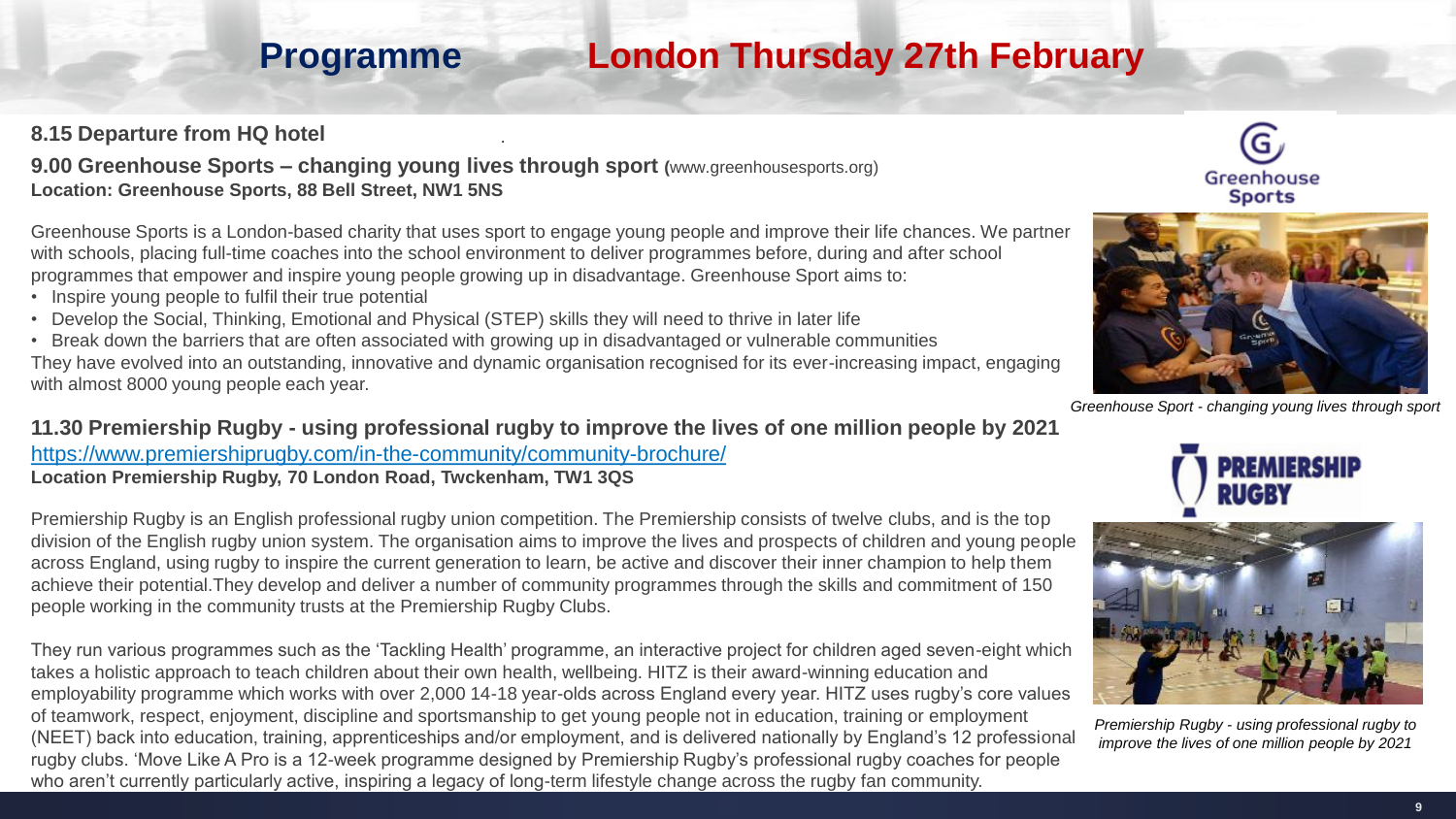### **Programme London Thursday 27th February**

#### **13.00 Lunch at The Stoop Stadium, home of Harlequins Rugby Club**

**14.00 Sporting Memories - understanding the power of sport can reignite and reconnect isolated older people** [\(www.sportingmemoriesnetwork.com](http://www.sportingmemoriesnetwork.com/)) **Location: The Stoop Stadium Langhorn Drive, Twickenham TW2 7SX**

Founded in October 2011 to test out a possible intervention to engage older men in activities that might alleviate the impacts of loneliness, dementia and depression, this session will chart the journey of Sporting Memories from its roots of the two co-founders working with 10 care homes in West Yorkshire to a sustainable, income-generating international organisation. Having trained over 700 partner organisations and volunteers in the delivery of sports reminiscence, developing a credible evidence base and impact reporting, through academic collaboration, has seen over 130 free, community-based, volunteer-led, Sporting Memories Clubs established. Sporting Memories' move to including accessible physical activities to its sessions has in the past 18 months attracted funding in excess of £1.5m from organisations including Sport England, the Welsh Government, Sport Wales and Public Health Wales, Life Changes Trust, Robertson Trust, Spirit of 2012 and Sport Scotland.

Eight years on from founding the organisation, Sporting Memories today collaborates with 100s of organisations to support former footballers and older fans living with dementia, depression or loneliness.

#### **15.30-17.00 Discussion and round up**

What did we learn from our two days venture into sport and social change in London. What are the take home messages and lessons?

#### **17.00 Finish – journey to airport or London by train or bus**

*The programme is subject to minor adjustments, latest update (17th October 2019)*





*Sporting Memories - understanding the power of sport can reignite and reconnect isolated older people.*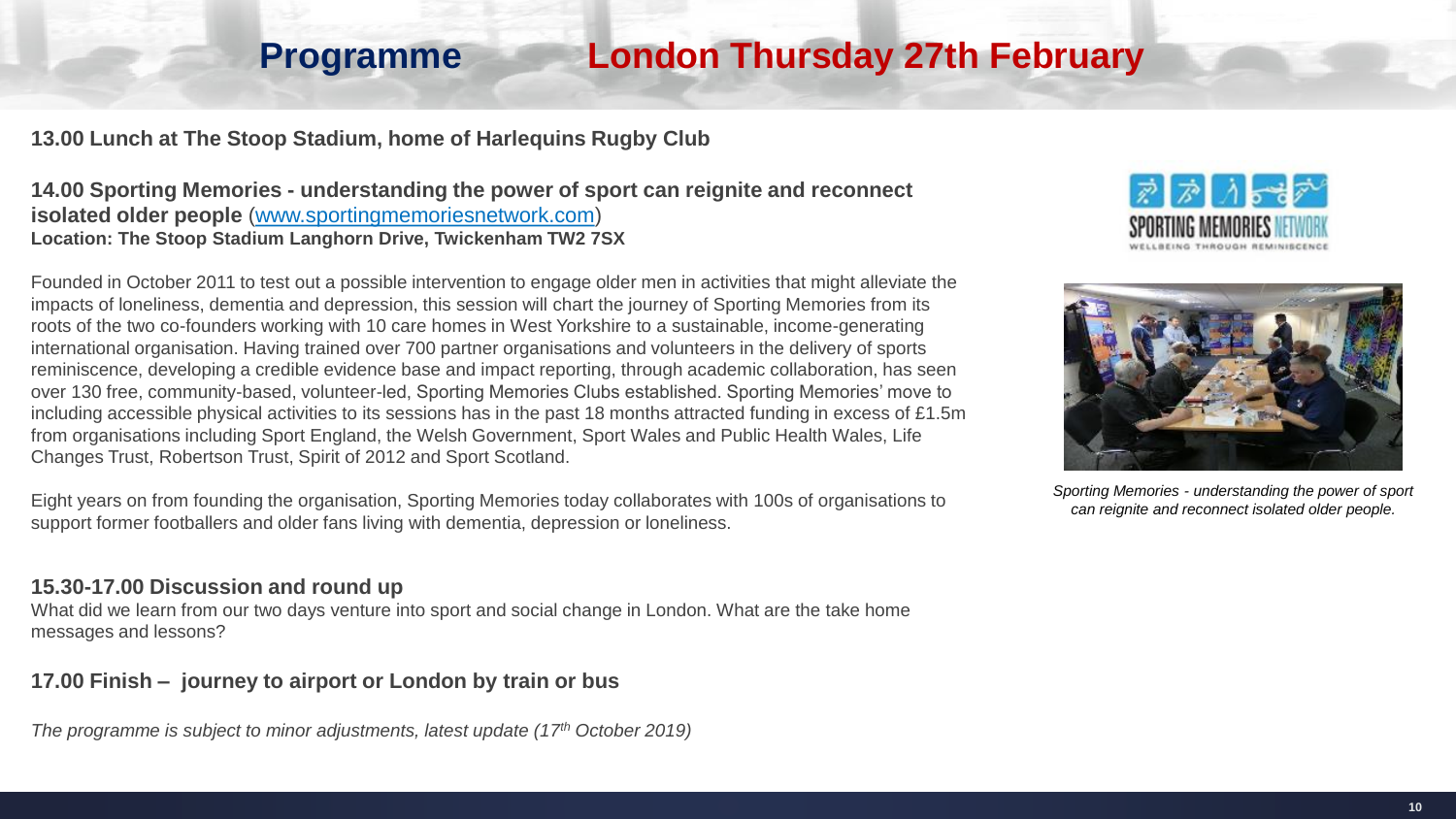

### Study tour to London London 25th – 27th February 2020

## How do I book onto the tour?

**The language of the study tour is English. Please bring sports clothes and shoes if you want to run with the GoodGym runners.**

#### **Price: DKK 3950.00 / £465 / €530**

**Price for the participation includes participation in tour, breakfasts, lunches and dinners, documentation, coach transport across London.**

**Travel to London and hotel accommodation are not included and must be booked separately. The study tour starts from the HQ hotel on the 25th February noon and finishes in Twickenham at 17.00 on the 27th February**

**The main hotel is Premier Inn London, Southwark 135 Borough High Street, London, SE1 1NP. You must book your own room in advance. Hotel accommodation is not included**

**To book your room go to** ([www.premierinn.com\)](http://www.premierinn.com/)

**To book your place on the study tour either complete the form below or go to http://www.smnuk.com/study-tour-to-london/**

**Payment: A 25% deposit is required with the booking and the balance will be invoiced and is payable 14 days before the tour start date.** 



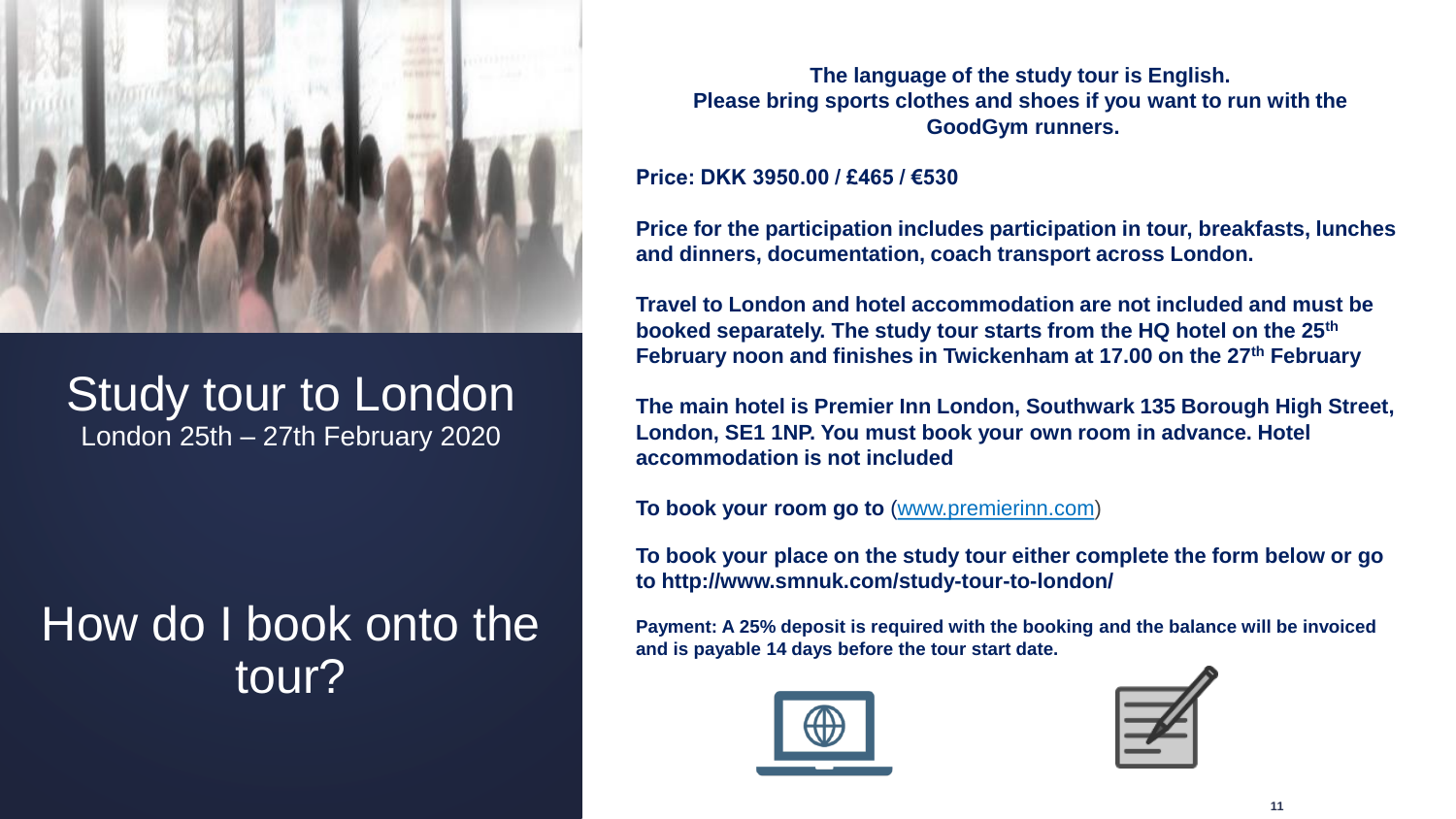#### **Who is behind the Sport as a tool for social inclusion and change Study tour to London 25th – 27th February 2020**



#### **Henrik H Brandt, founder of Idrættens Konsulenthus**

Idkon.dk (Idrættens Konsulenthus) is an independent private consultancy founded in the summer of 2018 by Henrik H. Brandt who is an award-winning Danish journalist and former director of the Danish Institute for Sports Studies (Idan) and Play the Game.

Currently, Henrik H. Brandt is also a board member of the Observatory for Sport in Scotland.

Idkon has extensive knowledge of trends, tendencies and people in the Danish and Scandinavian sports sector.

We have a deep insight into topics such as the structure and organisation of the voluntary sector and the commercial sector, operation and management of sports facilities, innovation and development of the sports sector, local and national sport policies etc.

We provide facts, conduct research, disseminate knowledge and co-organise seminars, events and external presentations. Don't hesitate to contact us if you are looking for knowledge, analysis, contacts or inspiration from Denmark, which has a very dynamic sports sector and one of the most active populations in the world when it comes to sports participation

Contact Henrik H Brandt on [henrik.brandt@idkon.dk](mailto:henrik.brandt@idkon.dk) or call on +45 29 21 09 72



**Svend Elkjaer,** principal and founder of SMN

SMN has over the last fourteen years trained and supported a large number of sports bodies, community sports enterprises and community sports clubs across the UK and Denmark

Based on his experiences as a senior executive in the media and events industry and as a volunteer in a community rugby club in 2005 he launched an organisation where community sports providers could share best practice on how to become vibrant, visible and viable...hence the Sports Marketing Network.

.

Since then more than 4000 community sports providers from across the have participated in one of our Grow Your Club workshops, benefitted from 1:2:1 consultancy and mentoring, attended one of our conferences, participated in one of our webinars or read one of our Guides, so we have developed an unparalleled knowledge and understanding of the opportunities and challenges for the enterprise and innovation aspects of community sport and physical activity

Contact Svend Elkjaer on [svend@smnuk.com](mailto:svend@smnuk.com) or call on +44 (0)1423 326 660